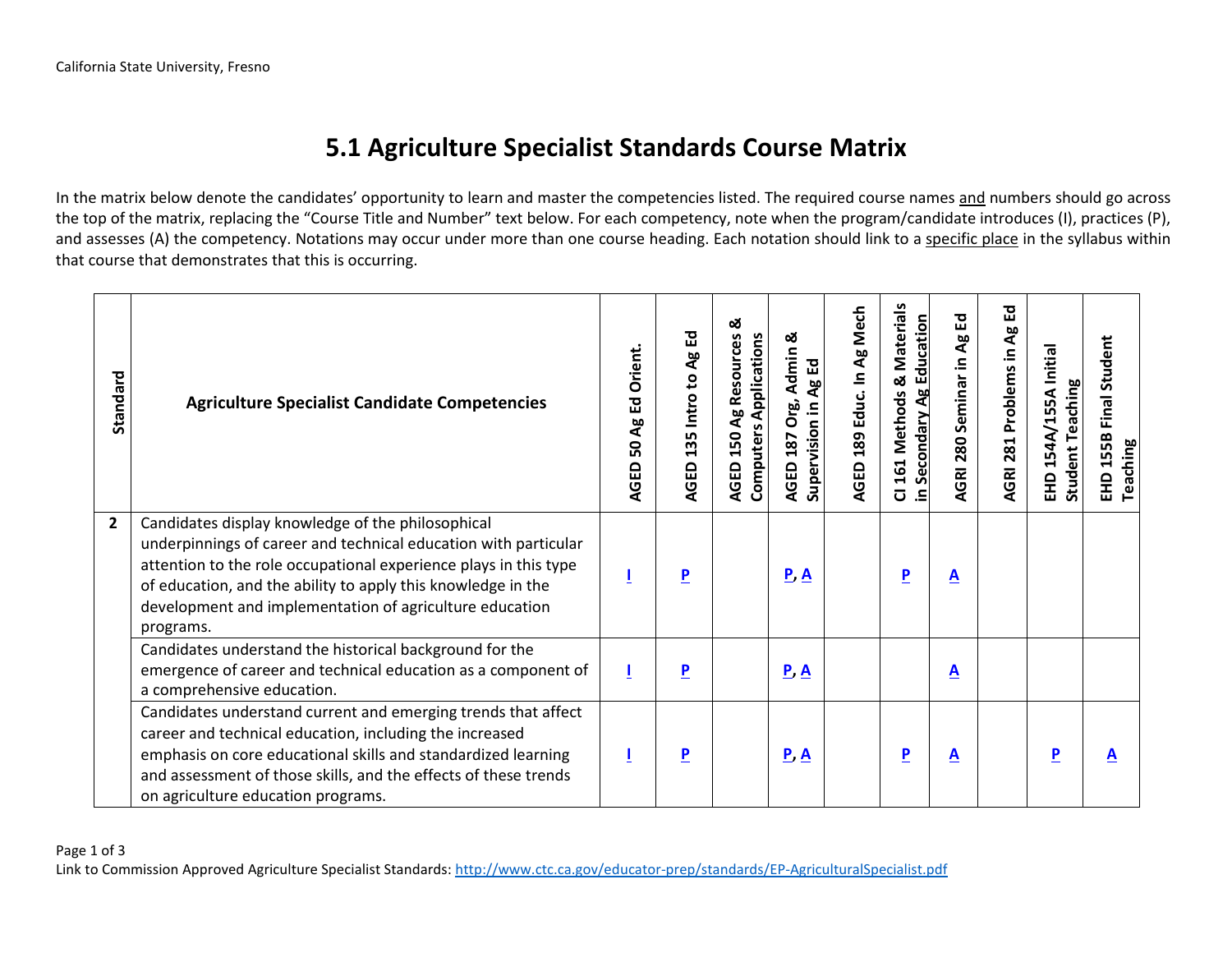|                         | Candidates understand current and emerging research on the<br>value of situated and contextual learning in terms of acquiring<br>knowledge, understanding and skills for academic and career<br>success, and methods for creating educational experiences<br>reflecting this research. |   |                         |                         | P                       |                         | $\overline{P}$ | $\overline{\mathbf{A}}$  | $\overline{\mathbf{A}}$ | $\overline{\mathbf{P}}$ | $\mathbf{A}$            |
|-------------------------|----------------------------------------------------------------------------------------------------------------------------------------------------------------------------------------------------------------------------------------------------------------------------------------|---|-------------------------|-------------------------|-------------------------|-------------------------|----------------|--------------------------|-------------------------|-------------------------|-------------------------|
| $\overline{\mathbf{3}}$ | Candidates are able to organize and deliver a comprehensive<br>program of agriculture instruction, including identification of<br>relevant instruction, appropriate sequencing of courses, and<br>articulation of curriculum.                                                          | Ţ | $\overline{\mathbf{P}}$ |                         | $\overline{\mathbf{P}}$ |                         | $\overline{P}$ | A                        |                         | $\overline{\mathbf{P}}$ | $\triangle$             |
|                         | Candidates know and have the skills needed for acquisition of<br>instructional resources, including identifying grant and funding<br>opportunities and available community resources.                                                                                                  |   |                         | $\overline{\mathbf{P}}$ | $\overline{\mathbf{P}}$ |                         |                | <u>A</u>                 |                         | $\overline{\mathbf{A}}$ | $\overline{\mathbf{A}}$ |
|                         | Candidates are able to integrate classroom instruction, activities<br>related to Future Farmers of America (FFA) programs, and<br>Supervised Agricultural Experiences (SAEs).                                                                                                          | Ţ | $\overline{\mathbf{P}}$ |                         | $\overline{\mathbf{P}}$ |                         |                | $\triangle$              |                         | $\overline{P}$          | $\mathbf{A}$            |
|                         | Candidates know and have the skills needed to design and<br>develop community-based programs, including assembling<br>advisory committees, managing support/booster organizations,<br>and accessing community resources.                                                               |   | $\overline{P}$          |                         | $\overline{P}$          |                         |                |                          |                         |                         | $\mathbf{A}$            |
|                         | Candidates demonstrate how to maintain program<br>accountability.                                                                                                                                                                                                                      | L | $\overline{\mathbf{P}}$ | $\overline{\mathbf{P}}$ | $\overline{\mathbf{P}}$ |                         |                | $\underline{\mathbf{A}}$ |                         |                         | $\triangle$             |
| 4                       | Candidates demonstrate knowledge and understanding of<br>record keeping using the California FFA Record Book.                                                                                                                                                                          |   |                         | $\overline{\mathbf{P}}$ |                         |                         |                | $\triangle$              |                         | $\overline{P}$          | $\triangle$             |
|                         | Candidates demonstrate the skills required to conduct<br>successful project site visits, including home, school farm, and<br>employer visits.                                                                                                                                          | T | $\overline{P}$          |                         | $\overline{\mathbf{P}}$ |                         |                | A                        |                         | $\overline{P}$          | $\mathbf{A}$            |
|                         | Candidates are able to assist students in identifying and<br>establishing appropriate project selection, placement, planning,<br>managing and marketing.                                                                                                                               | L | $\overline{\mathbf{P}}$ |                         | $\overline{P}$          | $\overline{P}$          |                | $\triangle$              |                         | $\overline{P}$          | $\mathbf{A}$            |
|                         | Candidates possess the ethical principles that govern the design<br>and development of appropriate student projects and<br>supervised agricultural experiences.                                                                                                                        |   |                         |                         | $\overline{\mathbf{P}}$ | $\overline{\mathbf{P}}$ |                | A                        |                         | $\overline{\mathbf{P}}$ | $\triangle$             |